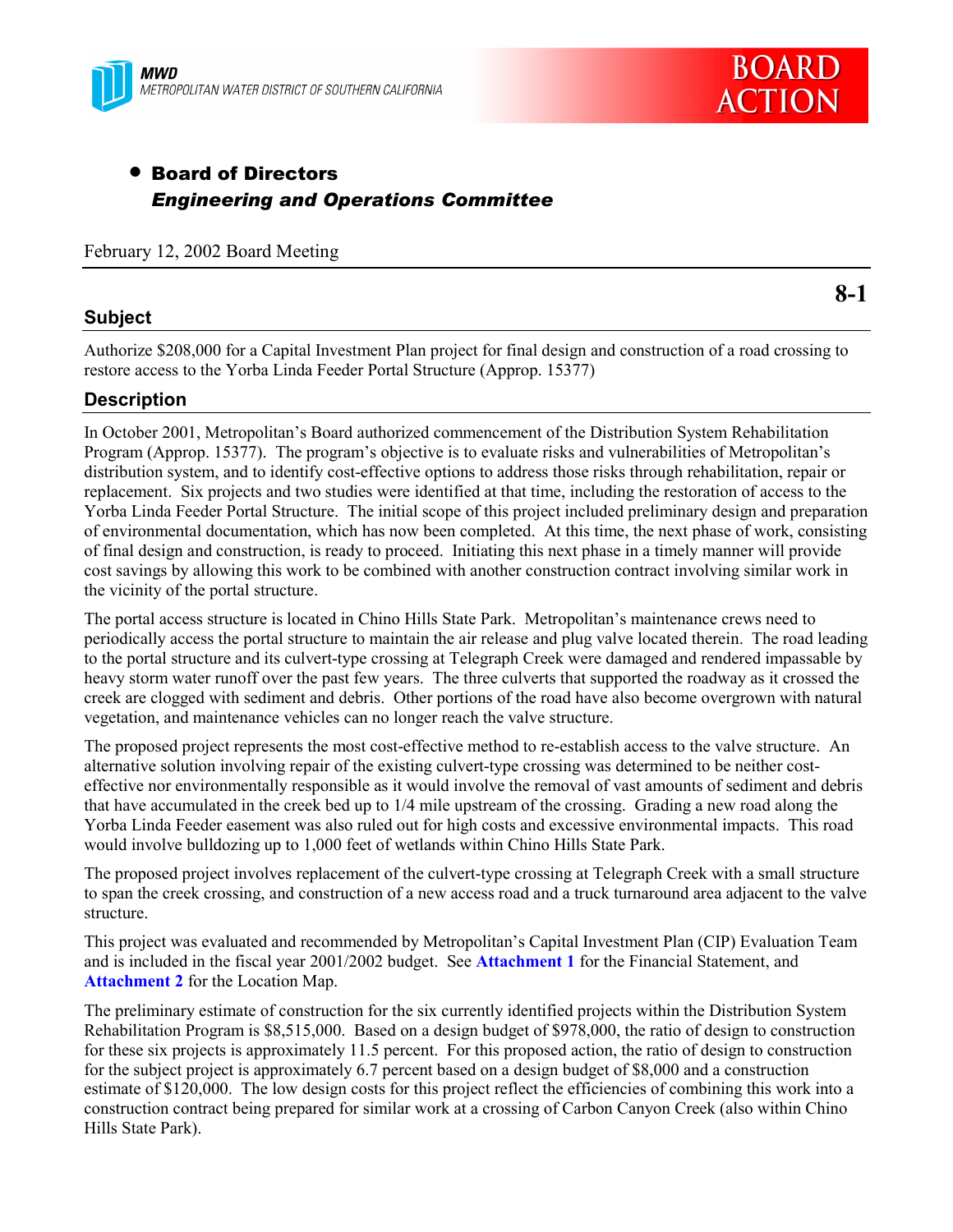### **Policy**

Metropolitan Water District Administrative Code § 5108: Capital Projects Appropriation

### **California Environmental Quality Act (CEQA)**

CEQA determination for Staff Recommendation:

To comply with CEQA, Metropolitan as the Lead Agency prepared a Mitigated Negative Declaration (MND) on this proposed project. The MND was distributed for a 30-day public review period beginning on November 30, 2001. This environmental document includes the Initial Study and Environmental Checklist form that can be found at Metropolitan's Executive Offices. Attachment 3 contains comment letters received during the public review period along with responses to the comments. As stated in the State CEQA Guidelines (Section 15074), the Board of Directors is required to review and consider the MND, the Initial Study, and comments received during the public review period prior to the adoption of the MND. Adoption of the MND is dependent on the finding by the Board that, based on the whole record before it, there is no substantial evidence that, with the mitigation measures required by the MND, the proposed project will have a significant impact on the environment. In addition, the MND reflects the Lead Agency's independent judgment and analysis. Attachment 4, The Mitigation Monitoring and Reporting Program (MMRP) required under CEQA Section 21081.6 must also be adopted by the Board prior to project approval. All of the above documentation, including other materials that constitute the record of proceedings upon which the Lead Agency decision is based, has been and will be on file with Metropolitan located at 700 North Alameda Street, Los Angeles, CA.

The CEQA determination is: Review and consider the information in the MND, Initial Study, and comments received during the public review period; adopt the MND for the proposed project; and adopt the MMRP.

#### **Staff Recommendation**

Adopt the CEQA determination and authorize \$208,000 for final design and construction of a road crossing to restore access to the Yorba Linda Feeder Portal Structure.

**Fiscal Impact:** \$208,000 in budgeted CIP funds. This action would increase program funds from \$4.135 million to \$4.343 million.

flugn-Schreder 1/28/2002 *for Roy L. Wolfe Date*

*Manager, Corporate Resources*

∾

1/29/2002 *Date*

*Ronald R. Gastelum Chief Executive Officer*

**Attachment 1 – Financial Statement**

**Attachment 2 – Location Map**

BLA #1452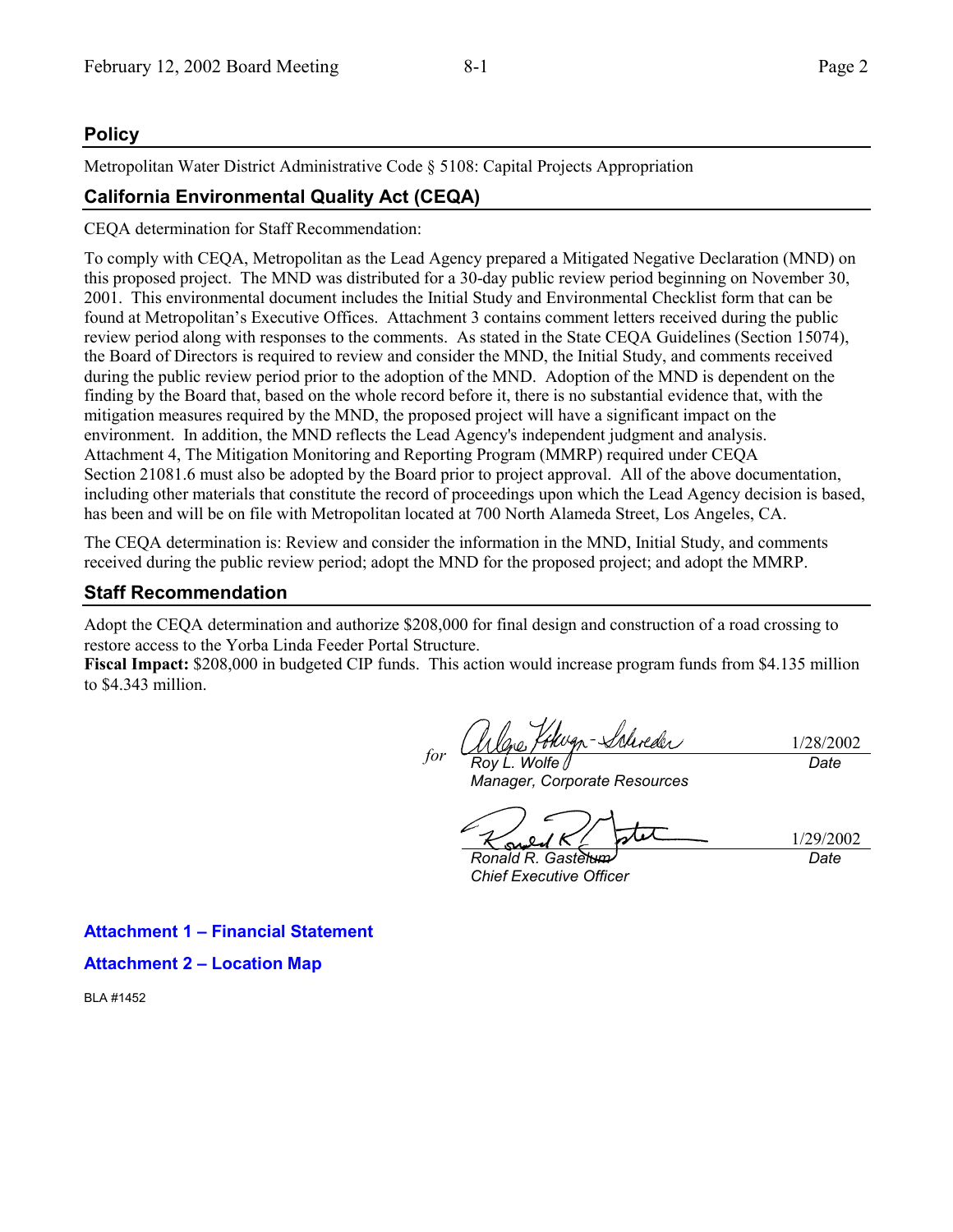# **Financial Statement for Yorba Linda Feeder – Distribution System Rehabilitation Program**

A breakdown of Board Action 2 for Appropriation No. 15377 to authorize \$208,000 and adopt a Mitigated Negative Declaration for one Capital Investment Plan project for final design and construction of a road crossing to restore access to the Yorba Linda Feeder Portal Structure.

|                                                                                                 | <b>BOARD ACTION</b><br><b>NO.1</b> | <b>BOARD ACTION</b><br><b>NO. 2</b> |
|-------------------------------------------------------------------------------------------------|------------------------------------|-------------------------------------|
|                                                                                                 | (Oct. 2001)                        | (Feb. 2002)                         |
| Labor                                                                                           |                                    |                                     |
| <b>Studies and Planning</b>                                                                     | 405,000<br>\$                      | \$<br>405,000                       |
| Design                                                                                          | 970,000                            | 978,000                             |
| District Forces (Construction, Utility Search)                                                  | 260,000                            | 260,000                             |
| <b>Construction Management and Inspection</b>                                                   | 38,000                             | 58,000                              |
| Owner Costs (Project Management, Water Quality,<br><b>Environmental Studies and Permitting)</b> | 330,000                            | 380,000                             |
| Materials and Supplies                                                                          | 790,000                            | 790,000                             |
| <b>Incidental Expenses</b>                                                                      | 75,000                             | 75,000                              |
| Professional and Technical                                                                      | 365,000                            | 375,000                             |
| Right of Way and Land (Temporary Easements)                                                     | 115,000                            | 115,000                             |
| <b>Operating Equipment</b>                                                                      | 89,000                             | 89,000                              |
| <b>Construction Contract</b>                                                                    | 198,000                            | 318,000                             |
| Remaining Budget                                                                                | 500,000                            | 500,000                             |
| <b>Total</b>                                                                                    | \$4,135,000                        | \$4,343,000                         |

# **Funding Request**

| <b>Program Name:</b>                 | Distribution System Rehabilitation Program                                                 |                                  |               |
|--------------------------------------|--------------------------------------------------------------------------------------------|----------------------------------|---------------|
| <b>Source of Funds:</b>              | Construction Funds (Possibly General Obligation, Revenue Bonds, or Pay-As-You-<br>Go Fund) |                                  |               |
| <b>Appropriation No.:</b>            | 15377                                                                                      | <b>Board Action No.:</b>         | 2             |
| <b>Requested Amount:</b>             | \$<br>208,000                                                                              | <b>Capital Program No.:</b>      | $01212 - I$   |
| <b>Total Appropriated</b><br>Amount: | S.<br>4,343,000                                                                            | <b>Capital Program Page No.:</b> | 22            |
| <b>Total Program Estimate:</b>       | \$12,000,000                                                                               | <b>Program Goal:</b>             | R-Reliability |